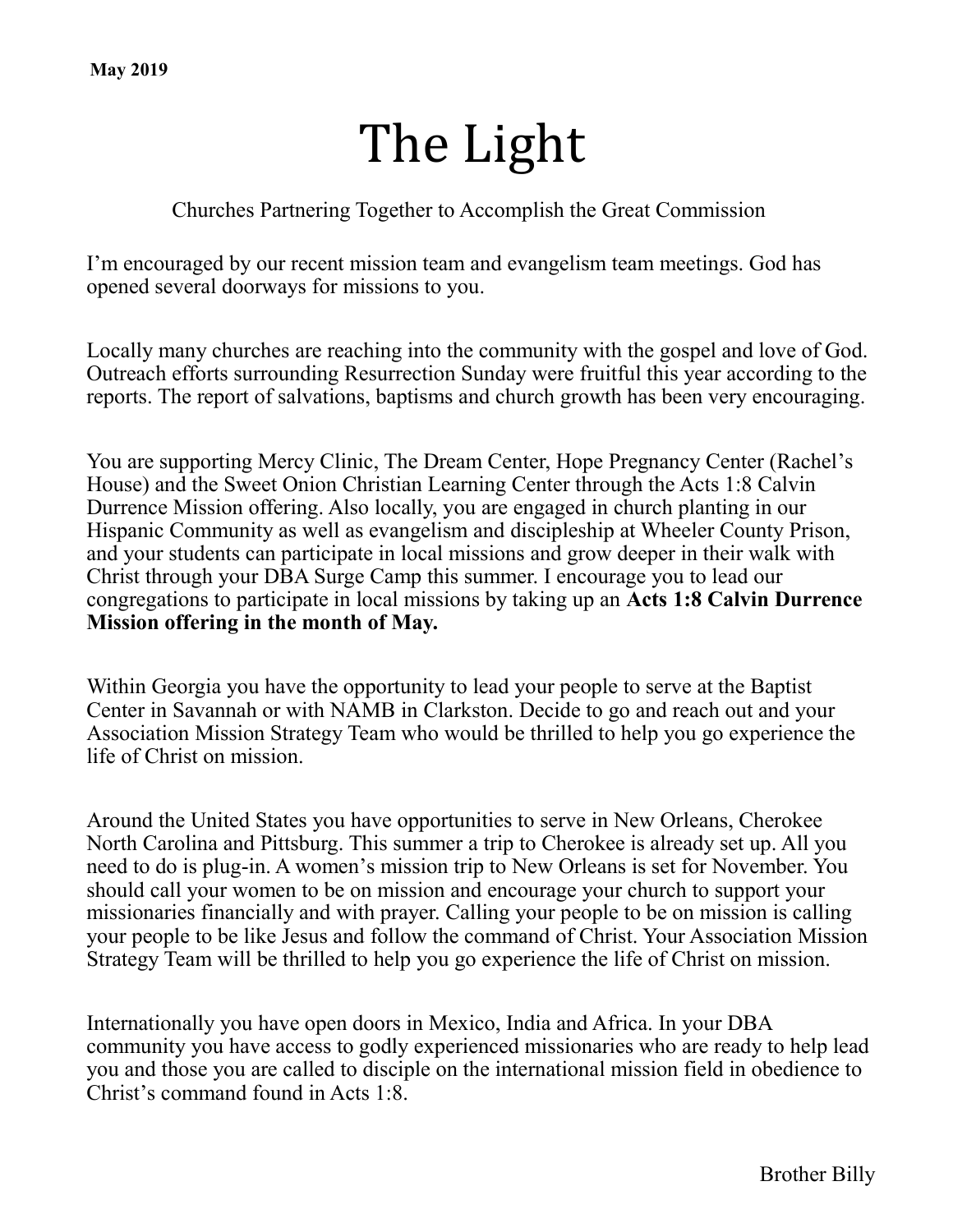# **YOUTH SUMMER CAMP**

Registration is now open for Surge Summer Camp June 17-21, 2019. Total camp fee of \$175.00 includes 4 nights, 11

meals, t-shirt, tote bag, a drawing for door prizes, and other items throughout the week. Register here:

## <https://bit.ly/2S6tonr>

## **Deposit due by Friday, June 7, 2019**

If you would like to show your congregation a short, one minute video, you can view and cast from [https://www.youtube.com/watch?v=J](https://www.youtube.com/watch?v=J-V6dVRDPMg)-V6dVRDPMg

# **CHILDREN'S SUMMER CAMP**

Registration is now open for the DBA Children's Summer Camp June 24-28, 2019. Cost: \$210 Ages: 8-14

Register here:<https://bit.ly/2n0rBUa>

## **Applications due by June 7, 2019**

If you would like to show your congregation a short, one minute video, you can view and cast from [https://www.youtube.com/watch?v=xq2EY\\_s3x7U](https://www.youtube.com/watch?v=xq2EY_s3x7U) 

## **MAY IS ACTS 1:8 CALVIN DURRENCE OFFERING MONTH!**

Please be in prayer for the DBA Acts 1:8/Calvin Durrence Mission Offering which many of our churches will be taking May. We are trusting the Lord for financial blessings as 100% of the offering will go for mission purposes, locally and around the world.

The DBA will gladly provide a bulletin to print out and offering envelopes. Additionally, we would be delighted to set up a local recipient of the Acts 1:8 fund to come speak on the Sunday you choose (available on a first come basis). We celebrate with you as DBA churches collect, 100% of the donation goes to support the following ministries for 2019:

For more information and offering envelopes please call our DBA office. Please make checks out to Calvin Durrence/Acts 1:8 Missions Offering.

**ATTENTION: ALL CHURCHES** are invited to partner together for a mission trip to the Cherokee Nation of North Carolina.

**July 12-19** For Youth & Adults *Smaller children may attend if accompanied by parent/guardian* **Cost: \$400** *(or less if you participate in fundraising)* Transportation, 20 Meals, Lodging, Supplies & White Water Rafting

#### **Missions**

Cherokee Reservation Campground Evangelism, Hold Worship on Cherokee Reservation, Dinner & Games with Orphanage, Visiting & Singing with Nursing Home Residents, Much More Visit<https://bit.ly/2TTweg8> for more information or to sign up Or call Drew Bolin at (704) 747-3585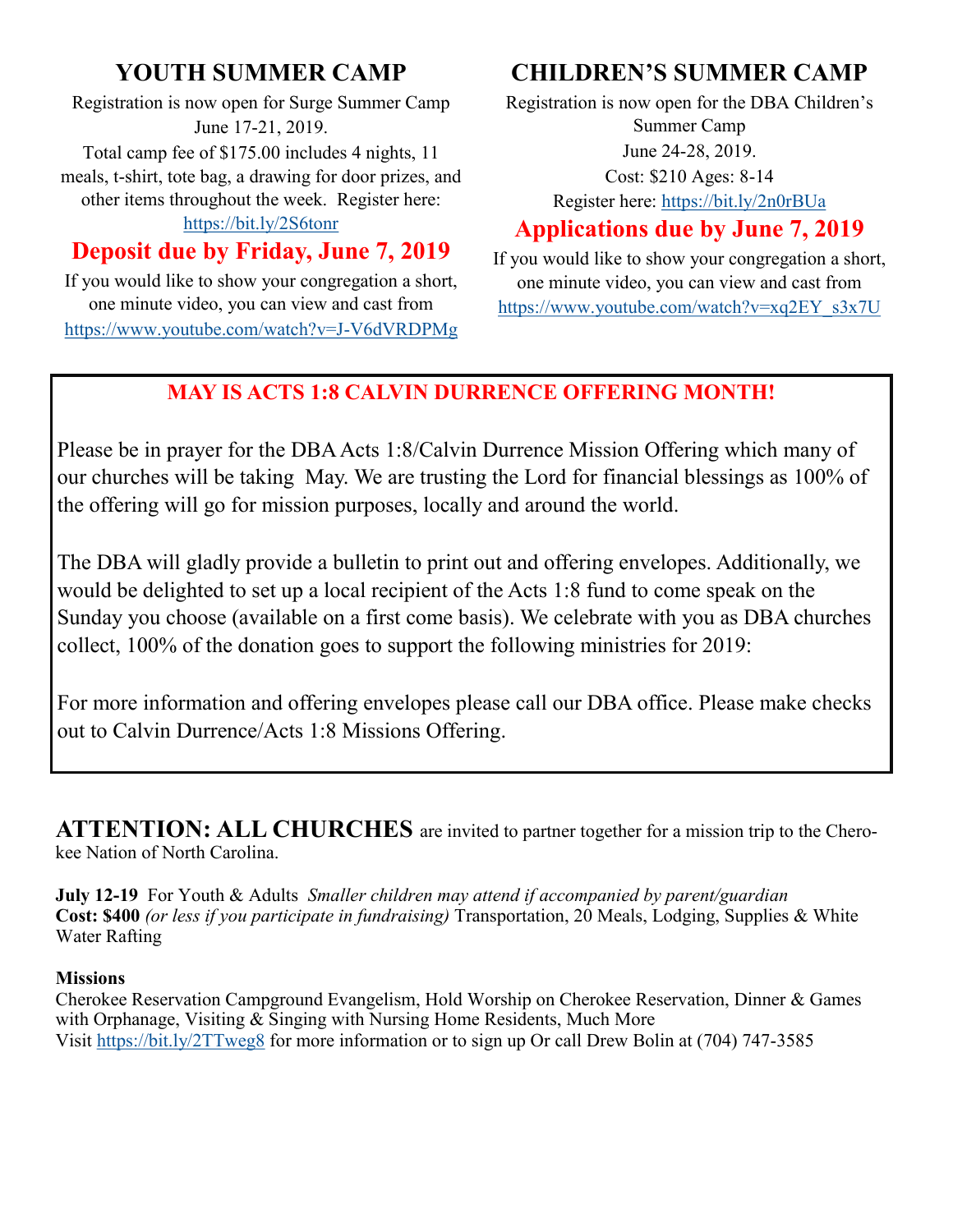### **Let's celebrate these churches that have participated financially in our cooperative effort.**

| <b>Smith Street</b>    |
|------------------------|
|                        |
| South Thompson         |
| Stuckey                |
| Tabernacle             |
| The Way Hispanic       |
| <b>Trinity Baptist</b> |
|                        |
|                        |
|                        |
|                        |
|                        |

## **DBA Treasurer's Report**

|                   | <b>Budget</b>    |                 |          |
|-------------------|------------------|-----------------|----------|
|                   | <b>Offerings</b> | <b>Expenses</b> | Net      |
| 04/30/19          | 20,487.86        | (10, 846.30)    | 9,641.56 |
| <b>YTD - 2019</b> | 48,449.99        | (42, 811.55)    | 5,638.44 |

# **WELCOME REV. DANIEL GILLIAM!**

God has answered our prayers!

Rev. Daniel Gilliam has been called as pastor at Vidalia Baptist Temple. Praise the Lord!

I am thrilled that I have been called to serve as Pastor at Vidalia Baptist Temple. I look forward to serving alongside with some great people. I am excited to see what God has instore for this church. I am praying that we can be a beacon of hope to our community as we work together to further the Kingdom.

I was saved in April of 1996 and surrendered to ministry shortly after. I married my wife, Chrystal, on April 18, 1998. We have four children, three cats and one dog. I am willing to part with some of them… I'm of course talking about the animals.

From 1997 God has led me over the years to serve Him in various rolls in church ministry. In 2007 He opened the door for me to serve as Chaplain at Serenity Hospice in Vidalia, Ga. I am thankful for all God does to show His faithfulness, grace and love to me. Budget<br> **EXECOME REV. DANIEL GILLIAM!**<br> **EXECOME REV. DANIEL GILLIAM!**<br> **EXECOME REV. DANIEL GILLIAM!**<br>
God has answered our prayers!<br>
Rev. Daniel Gilliam has been called as pastor at 1<br>
I am thrilled that I have been call

In His Service,

Daniel Gilliam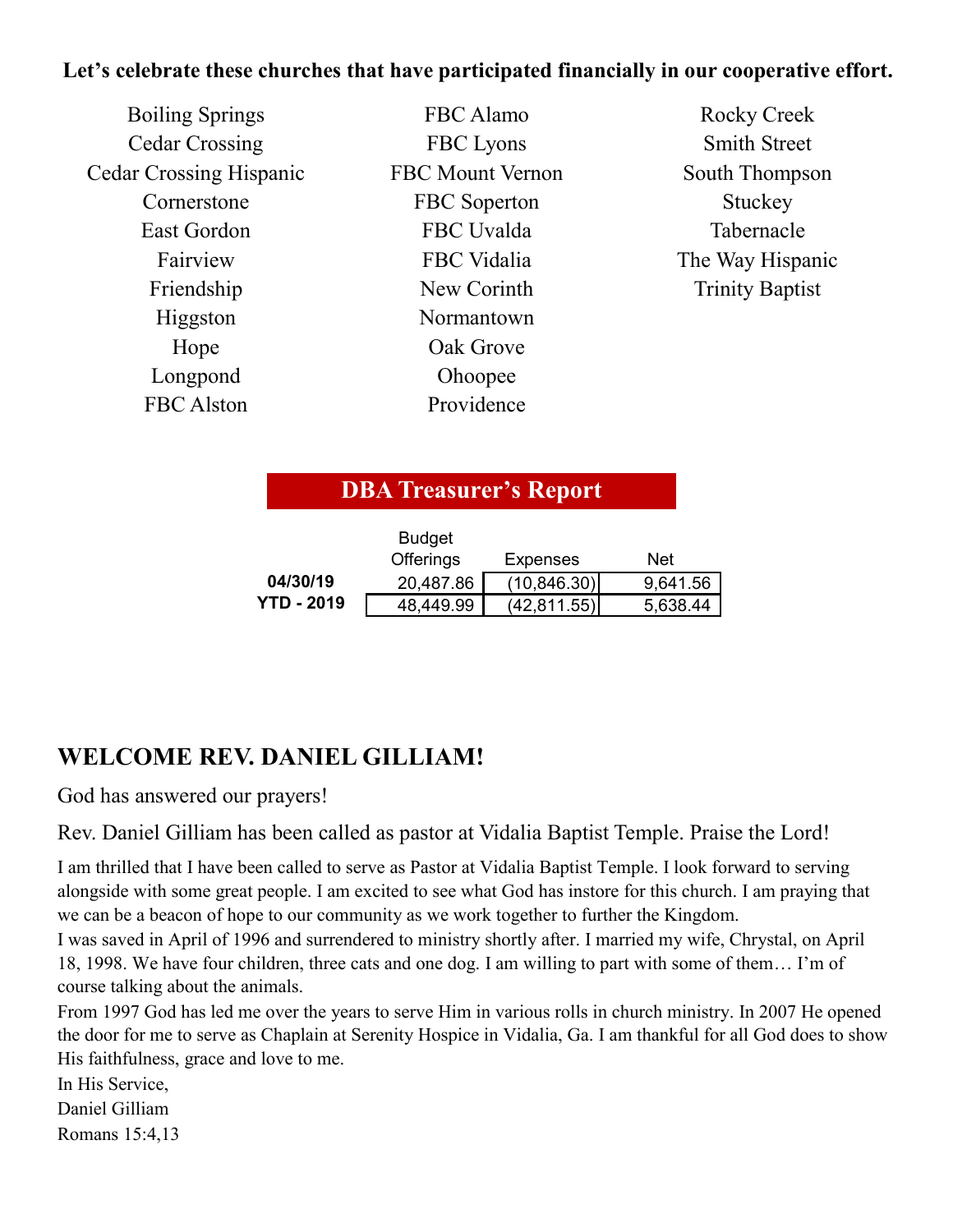# **PRISON MINSITRY**

Please continue to lift up our brothers as they minister to those in prison.

May: Bro. Ricky Cummings June: Bro. Gady Youmans 900-N-3 Coaches:

Bro. Billy Puckett **The prison ministry is in great need of Godly laymen to serve as coaches in the Inmate Led Bible Study on Wednesday mornings. If you are willing & able, please contact the DBA office 912-583-2713**

## **PASTORS ROUNDTABLE DISCUSSION & LUNCH**

May 13, 2019 DBA Office **Topic: Pastors Health**

Discussion at 11 a.m. Homemade lunch at Noon

Marty Youngblood from GBMB will be speaking at the lunch.

Come to one or both and bring a friend! Please RSVP so we know how much food to make.

## **2019 SBC Annual Meeting**

Birmingham, AL June 11-12 Register<http://www.sbcannualmeeting.net/sbc19/preregistration>

**Pastors Conference** June 9-10

The theme for the 2019 Pastors' Conference is "Kingdom Character" and will focus on the Beatitudes. Speakers: Andrew Brunson, Ed Litton, Dhati Lewis, Ben Mandrell, Russell Moore, David Platt, Jimmy Scroggins, Robert Smith, Jr, Jay & Katherine

Wolf & Martin Young Pastors' Conference is free

# **DENTAL MINISTRY for PASTORS**

The dental van for pastors, their family, and church staff will be at the DBA office May 15-18, 2019. For more information, please call Jessica at (912)583-2713.

# **LOCAL MISSIONS OPPORTUNITY**

Brewton-Parker College is framing a NEW DORM to accommodate the many students that want to move to our area to attend college. Come out on Saturday May 11th or 18th from 8:00am - 3:00 pm to be a part of framing this new dorm.

# **NATIONAL DAY OF PRAYER May 2, 2018**

#### **Toombs County**

Read through the Bible at Toombs County Courthouse 100 Courthouse Square, Lyons, GA, 6:30 p.m. Please call Vicky Tillery if you would like to choose which Bible verse to read (912) 293-2381

#### **Treutlen County**

Cooperate Prayer will take place at the Courthouse in Soperton At 12 Noon

**Emmanuel County**

Oak Park will be having Prayer at 6:30 in City Park at the Flag Pole.

#### **Montgomery County**

Everyone will meet at the Courthouse in Mount Vernon for a time of cooperate prayer at 7:30 a.m.

#### **Wheeler County**

Everyone is invited to meet at the Flagpole in Glenwood for prayer at 10:00 a.m.

# **#love1another**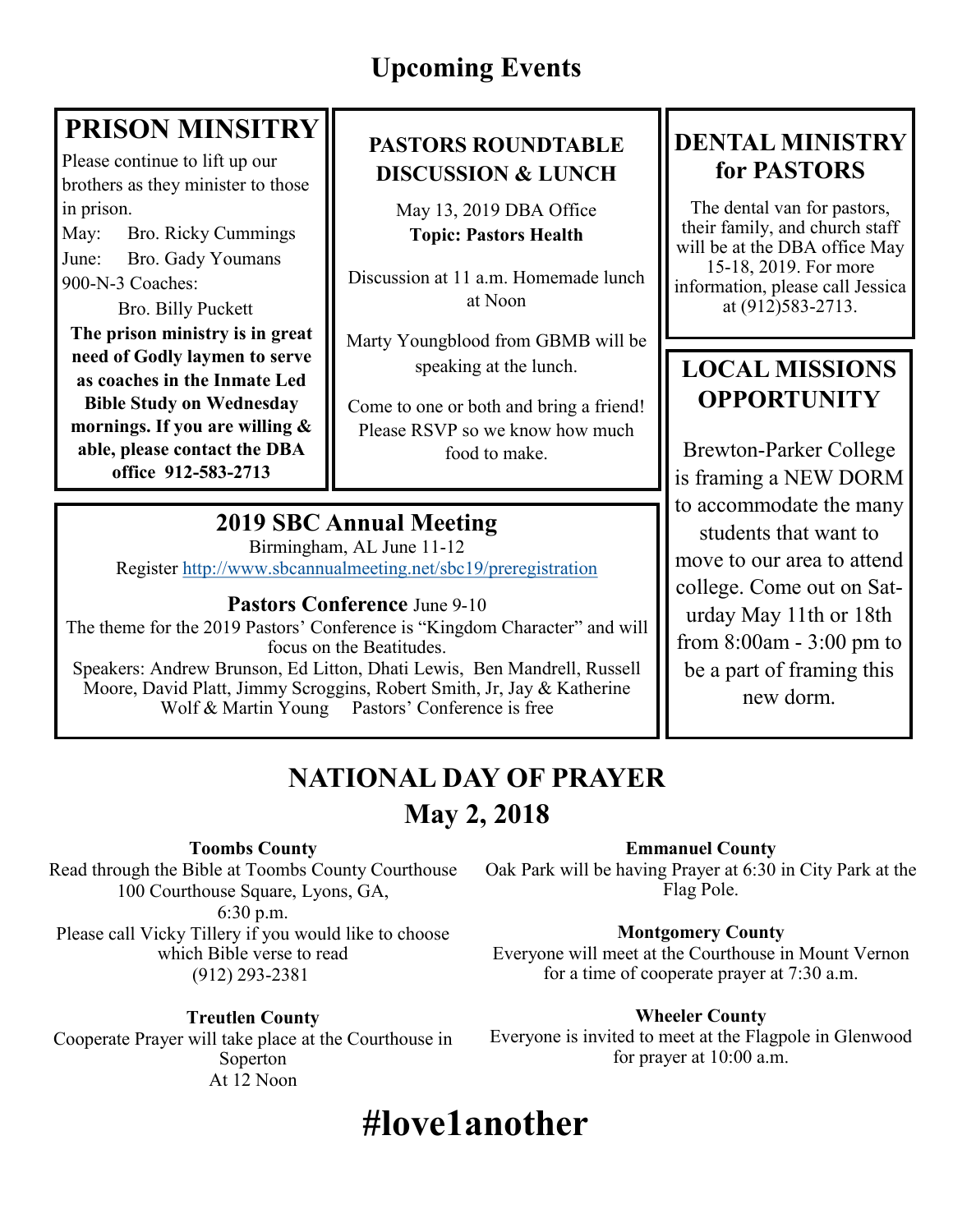# **Ministry Partner News**

#### **VACATION BIBLE SCHOOL**

**Bethel Baptist In the Wild** 

June 2-7, 5:45 pm to 8:00pm.

#### **First Mt. Vernon In the Wild**

June 2 - 7, 6 - 9 PM Ages: 3 - Adult Meal served each night except Friday which will be family fun night.

#### **FBC Lyons**

**In the Wild** June 3-7 8:30am - 12 Noon 3 Year Old - 6th grade

#### **FBC Vidalia ROAR!**

June 10-14, 9:00am-Noon Ages: 3 by Sept 1st - Completed 2nd Grade Register at Kid's Bay or FBC Church Office

#### **Tarrytown Baptist**

June 22, 10am-4pm Registration at 9am

#### **Tabernacle Athens**

Monday, June 3rd 5:30 pm-8:30 pm Tuesday, June 4th 5:30 pm-8:30 pm Wednesday June 6th, 6:30 pm-8:00 pm Family Day Dinner will be served each evening. Registration not required but highly recommended https://bit.ly/2GSCt0x Ages: Completed Kindergarten - Completed 5th Grade

> **Trinity Baptist Church God Always Wins**

2141 Adams Street, Vidalia, PH: 912-537-2597 May 26th – 29th, 6:00 pm to 8:15 pm We have classes for kids ages 4 years old to those who have completed the 5th grade. \*\*\*KIDS can wear a different team jersey, shirt or any sports related t-shirt each night of VBS if they'd like! Come ready to have some fun with this sports themed VBS!

"God Always Wins" is a study for children on the GREATNESS of God in salvation! Children will learn that God wins over everyone and everything! The VBS lessons encourage children to not only want to be on God's side, but also to give them an understanding of how that is possible.

### **UNPLANNED**

Movie Night at the Pal

FBC Lyons & FBC Vidalia will co-host a special viewing of Unplanned at The Pal Theater on Sunday, May 5th Showtimes: 4:00 p.m. & 6:15 p.m. \$5 donation All Proceeds go to Rachel's House Youth and children activities will be available at FBCV during both showings. Sign-up at FBC Vidalia Church office.